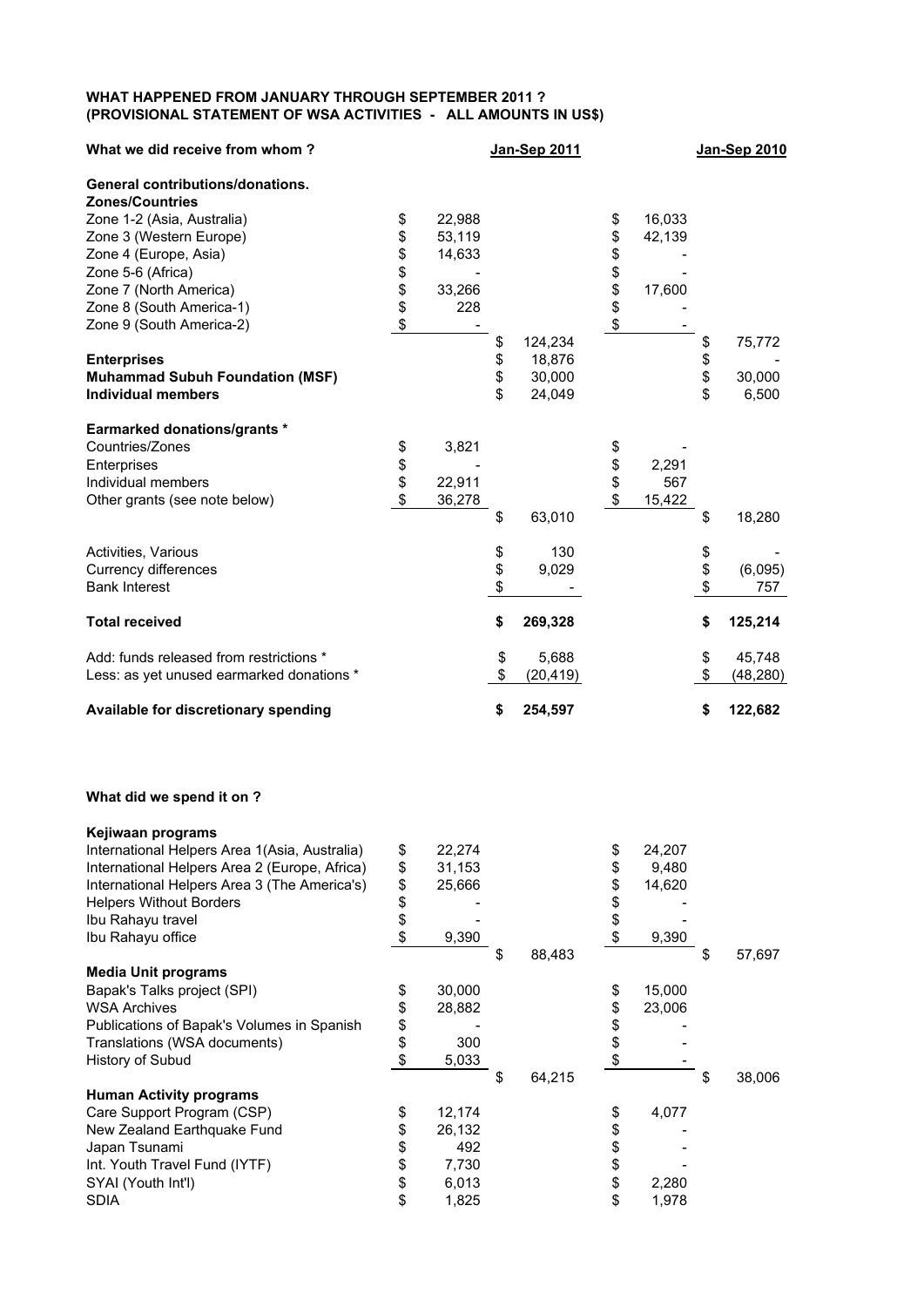| <b>SICA</b><br><b>SESI</b><br><b>SIHA</b><br>Grants to Zones<br><b>External Relations</b><br><b>WSHPP</b><br><b>YES Quest</b>                                                                                                                                                                      |                                                                                                                                                                                                                                                                                                                                                                                       | \$<br>\$<br>\$<br>\$\$<br>$\boldsymbol{\$}$ | 2,023<br>3,337<br>1,000<br>3,167<br>5,197<br>2,637<br>7,000          | \$                           | 78,727                                                      | \$<br>\$<br>\$<br>\$<br>\$<br>\$<br>\$ | 2,171<br>4,106<br>19,795<br>4,696<br>1,218       | \$       | 40,321           |
|----------------------------------------------------------------------------------------------------------------------------------------------------------------------------------------------------------------------------------------------------------------------------------------------------|---------------------------------------------------------------------------------------------------------------------------------------------------------------------------------------------------------------------------------------------------------------------------------------------------------------------------------------------------------------------------------------|---------------------------------------------|----------------------------------------------------------------------|------------------------------|-------------------------------------------------------------|----------------------------------------|--------------------------------------------------|----------|------------------|
| <b>Total program expenses</b>                                                                                                                                                                                                                                                                      |                                                                                                                                                                                                                                                                                                                                                                                       |                                             |                                                                      | \$                           | 231,425                                                     |                                        |                                                  | \$       | 136,024          |
| <b>Supporting services</b><br><b>WSC meeting/Gatherings</b>                                                                                                                                                                                                                                        |                                                                                                                                                                                                                                                                                                                                                                                       |                                             |                                                                      | \$                           | 19,101                                                      |                                        |                                                  | \$       | 1,728            |
| <b>WSA Chair Remuneration</b><br><b>WSA Chair/Deputy Chair Expenses</b><br>Zone 1-2 (Asia, Australia)<br>Zone 3 (Western Europe)<br>Zone 4 (Europe-Asia)<br>Zone 5-6 (Africa)<br>Zone 7 (North America)<br>Zone 8 (South America-1)<br>Zone 9 (South America-2)                                    |                                                                                                                                                                                                                                                                                                                                                                                       | \$<br>\$<br>\$<br>\$\$\$\$\$<br>\$          | 3,250<br>5,991<br>1,416<br>2,118<br>3,262<br>2,392<br>1,307<br>5,294 |                              |                                                             | \$<br>\$<br>\$<br>\$<br>\$<br>\$\$\$\$ | 13,000<br>6,864<br>1,806<br>500<br>585<br>2,579  |          |                  |
| <b>WSA Executive:</b><br>Remunerations<br>Travel, accomodation<br>Office/Communications<br><b>Bank charges</b><br>Legal fees<br>Various                                                                                                                                                            |                                                                                                                                                                                                                                                                                                                                                                                       | \$<br>\$<br>\$\$<br>\$                      | 45,360<br>12,098<br>7,308<br>3,499<br>5,433<br>358                   | \$<br>\$                     | 25,030<br>74,056                                            | \$<br>\$<br>\$\$<br>\$                 | 35,420<br>5,950<br>7,928<br>2,918<br>9,896<br>73 | \$<br>\$ | 25,334<br>62,185 |
| Pensions                                                                                                                                                                                                                                                                                           |                                                                                                                                                                                                                                                                                                                                                                                       |                                             |                                                                      | \$                           | 12,360                                                      |                                        |                                                  | \$       | 12,000           |
| Audit                                                                                                                                                                                                                                                                                              |                                                                                                                                                                                                                                                                                                                                                                                       |                                             |                                                                      | \$                           |                                                             |                                        |                                                  | \$       |                  |
| <b>Total supporting services</b>                                                                                                                                                                                                                                                                   |                                                                                                                                                                                                                                                                                                                                                                                       |                                             |                                                                      | \$                           | 130,547                                                     |                                        |                                                  | \$       | 101,247          |
| <b>World Congress preparation</b>                                                                                                                                                                                                                                                                  |                                                                                                                                                                                                                                                                                                                                                                                       |                                             |                                                                      | \$                           | 2,500                                                       |                                        |                                                  | \$       |                  |
| <b>Total expenses</b>                                                                                                                                                                                                                                                                              |                                                                                                                                                                                                                                                                                                                                                                                       |                                             |                                                                      | \$                           | 364,472                                                     |                                        |                                                  | \$       | 237,271          |
| Surplus / (Shortfall)                                                                                                                                                                                                                                                                              |                                                                                                                                                                                                                                                                                                                                                                                       |                                             |                                                                      | \$                           | (109, 875)                                                  |                                        |                                                  | \$       | (114, 589)       |
|                                                                                                                                                                                                                                                                                                    | <b>Transfer from unrestricted funds available</b>                                                                                                                                                                                                                                                                                                                                     |                                             |                                                                      | \$                           | 109,875                                                     |                                        |                                                  |          | 114,589          |
| <b>Note: Income Other Grants</b><br>SD Norge - New Zealand Earthquake Fund<br>GHFP - Grant for YES Quest<br>MSF - Grant to transfer IYTF Fund balance<br>Yarralumla Foundation - Grant for SIHA<br>Key:<br>SYAI<br><b>SDIA</b><br><b>SICA</b><br><b>SESI</b><br><b>SIHA</b><br>SPI<br><b>WSHPP</b> | MSF - Grant for Forums (External Relations)<br>Subud France - New Zealand Earthquake Fund<br><b>Subud Youth Activities</b><br>Susila Dharma International Association<br>Subud International Cultural Association<br>Subud Enterprise Services International<br>Subud International Health Association<br>Subud Publications International<br>Wisma Subud Heritage Protection Project |                                             |                                                                      | \$<br>\$<br>\$<br>\$\$<br>\$ | 4,000<br>1,061<br>497<br>7,000<br>22,689<br>1,031<br>36,278 |                                        |                                                  |          |                  |

IYTF International Youth Travel Fund